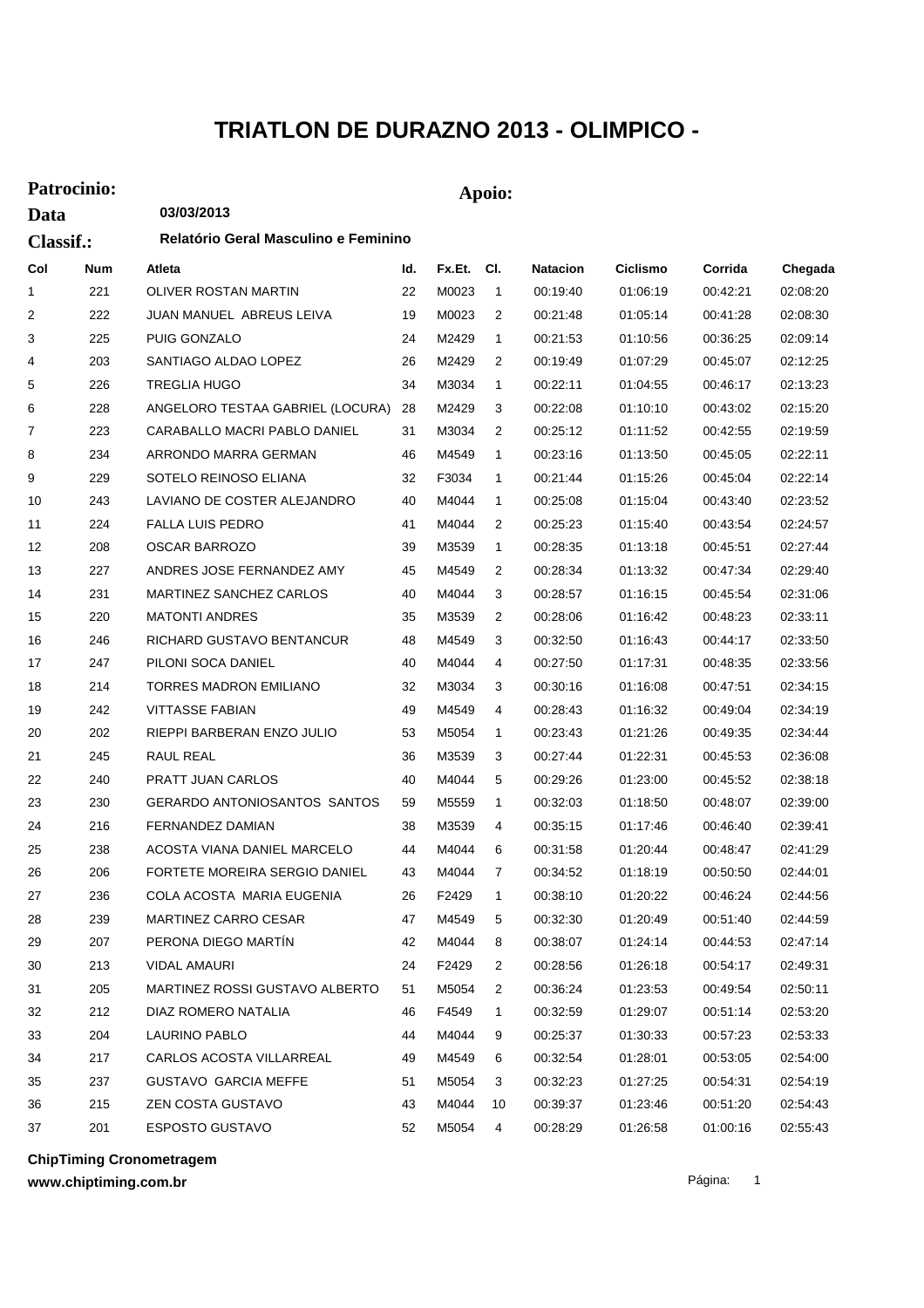| Col | <b>Num</b> | Atleta                                | Id. | Fx.Et. | CI. | <b>Natacion</b> | <b>Ciclismo</b> | Corrida  | Chegada  |
|-----|------------|---------------------------------------|-----|--------|-----|-----------------|-----------------|----------|----------|
| 38  | 219        | PIERO PINOTTI                         | 44  | M4044  | 11  | 00:33:52        | 01:28:11        | 00:54:25 | 02:56:28 |
| 39  | 235        | <b>BRAJÚS LUIS</b>                    | 45  | M4549  |     | 00:41:38        | 01:27:56        | 00:49:39 | 02:59:13 |
| 40  | 209        | <b>GUSTAVO NEUMAR BARBOZA FORTEZA</b> | 39  | M3539  | 5   | 00:34:00        | 01:27:45        | 01:00:38 | 03:02:23 |
| 41  | 244        | TISERA CARLOS ALBERTO                 | 62  | M6099  |     | 00:32:54        | 01:31:02        | 01:09:39 | 03:13:35 |
| 42  | 300        | CASTRO LEMES RICARDO                  | 44  | M4044  | 12  | 00:58:53        | 00:02:25        | 02:15:57 | 03:17:15 |
| 43  | 211        | <b>REIBAKAS DIEGO</b>                 | 42  | M4044  | 13  | 00:39:39        | 01:42:45        | 00:55:10 | 03:17:34 |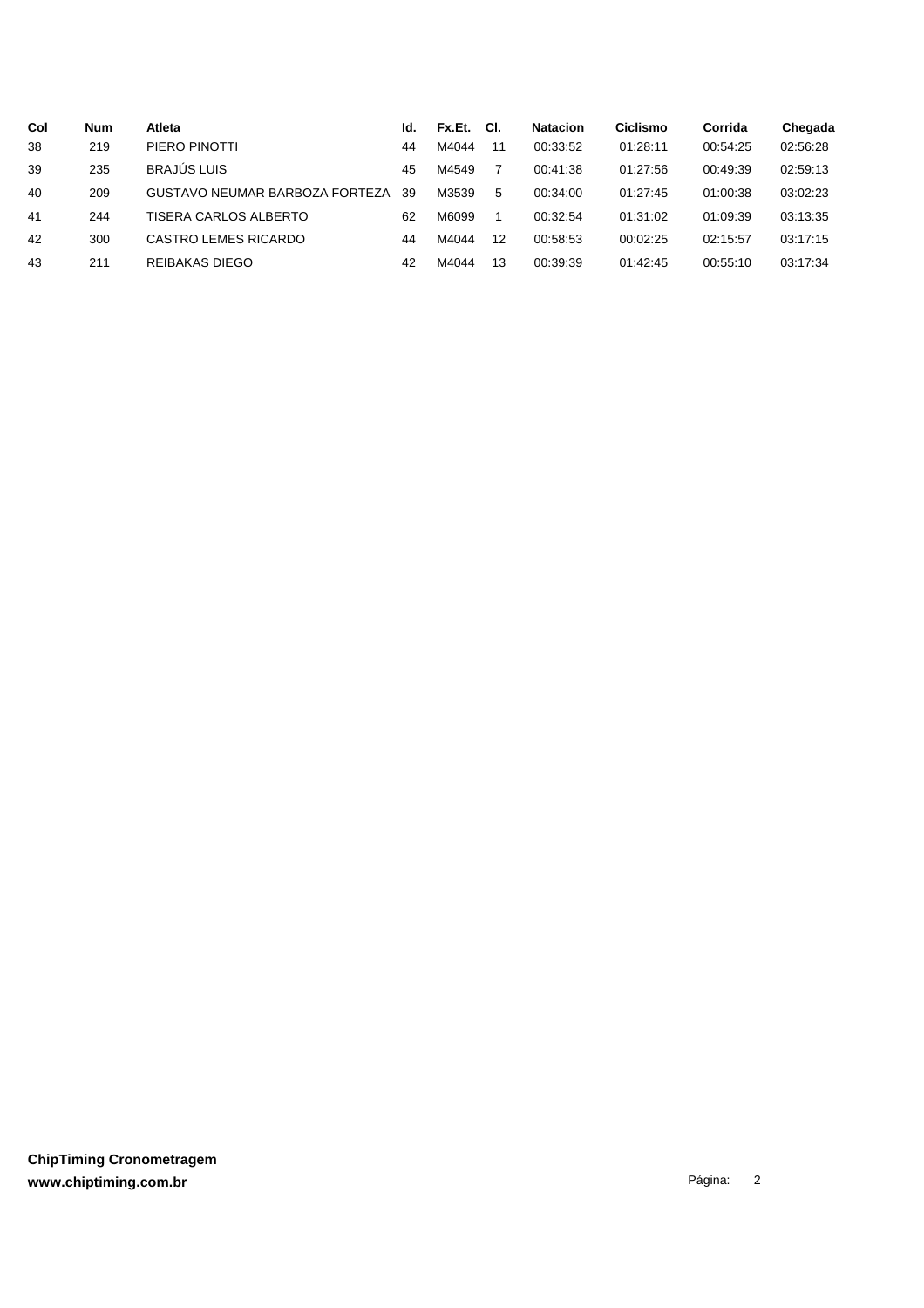## **TRIATLON SHORT DURAZNO**

| Patrocinio:                                              |                |                               |     | Apoio: |                |                 |          |          |          |
|----------------------------------------------------------|----------------|-------------------------------|-----|--------|----------------|-----------------|----------|----------|----------|
| 03/03/2013<br>Data                                       |                |                               |     |        |                |                 |          |          |          |
| Relatório Geral Masculino e Feminino<br><b>Classif.:</b> |                |                               |     |        |                |                 |          |          |          |
| Col                                                      | <b>Num</b>     | Atleta                        | ld. | Fx.Et. | CI.            | <b>Natacion</b> | Ciclismo | Corrida  | Chegada  |
| 1                                                        | 54             | BARRANQUE MAXIMILIANO         | 18  | M1618  | 1              | 00:10:46        | 00:35:31 | 00:18:37 | 01:04:54 |
| 2                                                        | 49             | <b>SCARABINO FEDERICO</b>     | 17  | M1618  | 2              | 00:11:22        | 00:34:41 | 00:20:29 | 01:06:32 |
| 3                                                        | 31             | MENDOZA JOSE NAHUEL           | 17  | M1618  | 3              | 00:12:50        | 00:35:24 | 00:20:20 | 01:08:34 |
| 4                                                        | $\overline{7}$ | <b>MARTINEL GASTON</b>        | 15  | M0015  | 1              | 00:12:47        | 00:35:23 | 00:20:25 | 01:08:35 |
| 5                                                        | 69             | JUAN PABLO GAMBOA SENA        | 17  | M1618  | 4              | 00:12:18        | 00:35:52 | 00:20:50 | 01:09:00 |
| 6                                                        | 11             | JUAN MANUEL ACUÑA VILLARRUETA | 17  | M1618  | 5              | 00:12:21        | 00:35:46 | 00:21:11 | 01:09:18 |
| 7                                                        | 60             | <b>NORIA NICOLAS</b>          | 19  | M1929  | 1              | 00:11:20        | 00:37:02 | 00:20:56 | 01:09:18 |
| 8                                                        | 76             | ANSOLABEHERE MARTIN           | 15  | M0015  | $\overline{2}$ | 00:13:57        | 00:37:04 | 00:19:18 | 01:10:19 |
| 9                                                        | 44             | FESTORAZZI LOPEZ BRUNO        | 16  | M1618  | 6              | 00:10:59        | 00:37:27 | 00:21:55 | 01:10:21 |
| 10                                                       | 58             | <b>GONZALEZ LUCIANO</b>       | 37  | M3039  | 1              | 00:12:33        | 00:35:58 | 00:22:50 | 01:11:21 |
| 11                                                       | 72             | <b>BENITEZ LUCAS</b>          | 15  | M0015  | 3              | 00:13:10        | 00:38:29 | 00:20:21 | 01:12:00 |
| 12                                                       | 75             | <b>OLIVEIRA GASTON</b>        | 15  | M0015  | 4              | 00:12:37        | 00:35:28 | 00:24:54 | 01:12:59 |
| 13                                                       | 57             | BARCELO PRIETO SEBASTIAN      | 33  | M3039  | 2              | 00:15:09        | 00:34:56 | 00:24:11 | 01:14:16 |
| 14                                                       | 50             | <b>DEARMAS RODRIGO</b>        | 24  | M1929  | 2              | 00:17:24        | 00:35:16 | 00:21:55 | 01:14:35 |
| 15                                                       | 67             | PEREZ JOAQUIN                 | 15  | M0015  | 5              | 00:17:40        | 00:36:41 | 00:20:46 | 01:15:07 |
| 16                                                       | 53             | <b>SCHMIDT DIEGO</b>          | 19  | M1929  | 3              | 00:12:06        | 00:38:44 | 00:24:18 | 01:15:08 |
| 17                                                       | 8              | MATHIAS FERNANDEZ OTAÑO       | 16  | M1618  | 7              | 00:13:43        | 00:38:01 | 00:24:30 | 01:16:14 |
| 18                                                       | 70             | <b>GAMBOA SENA BETINA</b>     | 18  | F1618  | 1              | 00:15:15        | 00:39:01 | 00:22:48 | 01:17:04 |
| 19                                                       | 6              | ANDRES MARTINEZ               | 26  | M1929  | 4              | 00:16:39        | 00:38:06 | 00:22:44 | 01:17:29 |
| 20                                                       | 65             | AYCAGUER SANTIAGO             | 17  | M1618  | 8              | 00:15:47        | 00:38:18 | 00:25:26 | 01:19:31 |
| 21                                                       | 78             | RUIZ DIAZ MARCOS              | 16  | M1618  | 9              | 00:16:25        | 00:38:26 | 00:24:51 | 01:19:42 |
| 22                                                       | 45             | <b>BRAULIO ASSANELLI</b>      | 18  | M1618  | 10             | 00:15:24        | 00:40:47 | 00:23:37 | 01:19:48 |
| 23                                                       | 66             | <b>ENZO CASCO</b>             | 36  | M3039  | 3              | 00:16:52        | 00:41:30 | 00:22:00 | 01:20:22 |
| 24                                                       | 12             | BASSANI JOSE PEDRO            | 37  | M3039  | 4              | 00:14:05        | 00:40:21 | 00:26:02 | 01:20:28 |
| 25                                                       | 2              | <b>BARRETO SOL MARIA</b>      | 15  | F0015  | 1              | 00:13:16        | 00:41:48 | 00:25:40 | 01:20:44 |
| 26                                                       | 4              | OLIVERA MAGDALENA             | 19  | F1929  | 1              | 00:15:47        | 00:40:47 | 00:25:14 | 01:21:48 |
| 27                                                       | 79             | ACEVEDO AGUISTIN              | 15  | M0015  | 6              | 00:14:31        | 00:39:44 | 00:30:14 | 01:24:29 |
| 28                                                       | 71             | <b>GASTON RUIZ DIAZ</b>       | 19  | M1929  | 5              | 00:21:43        | 00:38:55 | 00:24:06 | 01:24:44 |
| 29                                                       | 68             | NEGREIRA PABLO                | 30  | M3039  | 5              | 00:13:54        | 00:45:46 | 00:25:39 | 01:25:19 |
| 30                                                       | 40             | SOFIA STEINER MEDICI          | 35  | F3039  | 1              | 00:13:26        | 00:45:40 | 00:26:14 | 01:25:20 |
| 31                                                       | 30             | EZEQUIEL MARTINEZ MALDONADO   | 21  | M1929  | 6              | 00:19:27        | 00:39:23 | 00:26:45 | 01:25:35 |
| 32                                                       | 41             | <b>SCHKOLNIK MAURICIO</b>     | 48  | M4049  | 1              | 00:13:27        | 00:48:58 | 00:23:47 | 01:26:12 |
| 33                                                       | 42             | <b>GONZALEZ ARTURO</b>        | 46  | M4049  | 2              | 00:17:11        | 00:44:46 | 00:24:48 | 01:26:45 |
| 34                                                       | 10             | CARABALLO ANDREA              | 15  | F0015  | $\overline{2}$ | 00:18:23        | 00:44:15 | 00:25:04 | 01:27:42 |
| 35                                                       | 47             | <b>GABRIEL BRUN LAFALCHE</b>  | 39  | M3039  | 6              | 00:18:52        | 00:43:50 | 00:25:14 | 01:27:56 |
| 36                                                       | 59             | JULIA CABELLA                 | 49  | F4049  | 1              | 00:17:47        | 00:44:47 | 00:25:22 | 01:27:56 |
| 37                                                       | 5              | PEREIRA SANTIAGO              | 15  | M0015  | $\mathbf{7}$   | 00:14:48        | 00:43:57 | 00:30:25 | 01:29:10 |

**ChipTiming Cronometragem**

**www.chiptiming.com.br**

Página: 1